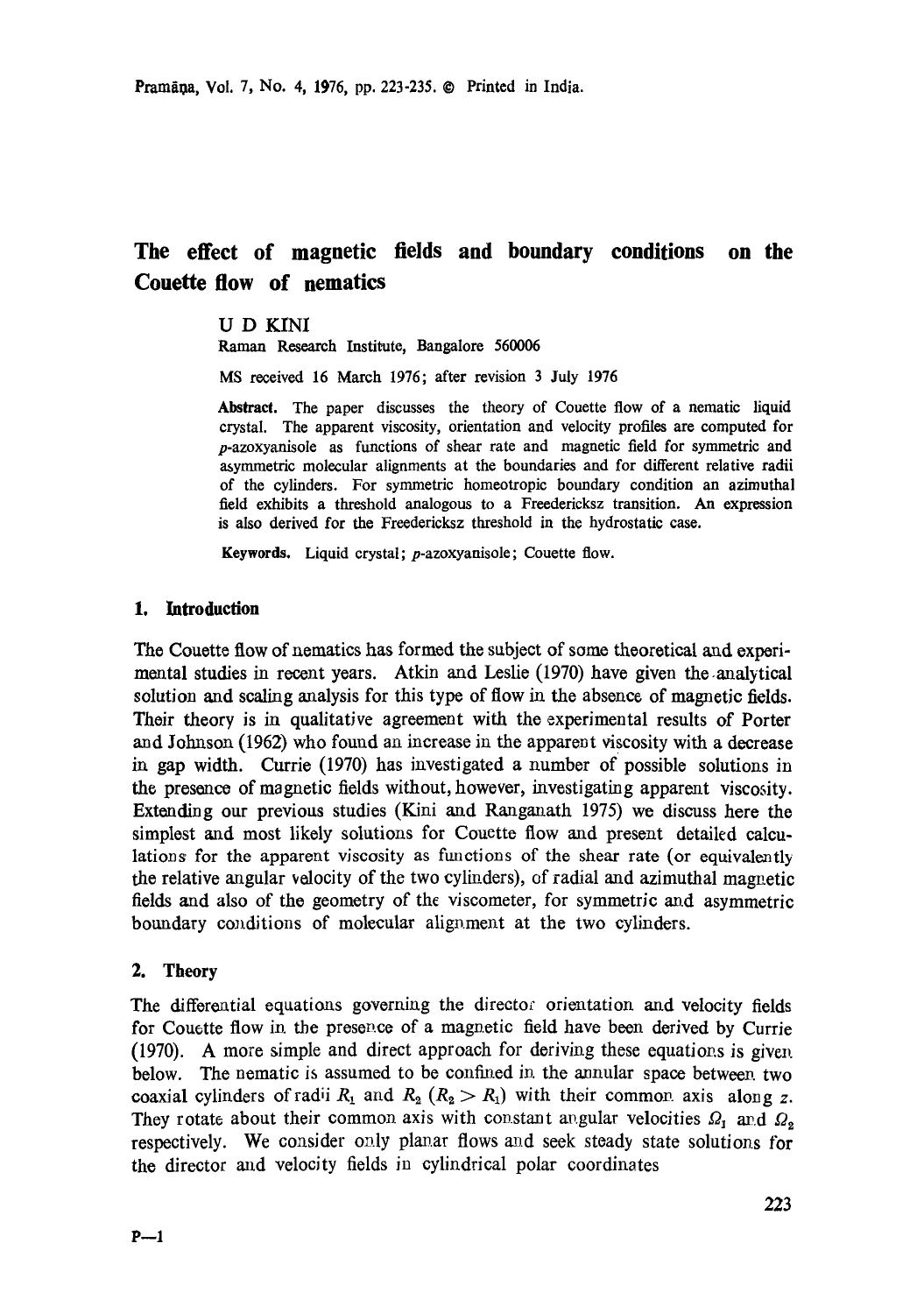224

\n
$$
U \quad D \quad Kini
$$
\n
$$
n_r = \sin \theta \, (r)
$$
\n
$$
n_{\psi} = \cos \theta \, (r)
$$
\n
$$
n_z = 0
$$
\n
$$
v_r = 0
$$
\n
$$
v_{\psi} = rw \, (r)
$$
\n
$$
v_z = 0.
$$
\n(1)

The magnetic field components, consistent with the symmetry of the solution for the director orientation are those which depend only on  $r$ , with  $H<sub>s</sub>$  equal to zero. In order that H, and  $H_{\psi}$  may satisfy Maxwell's equations

$$
\nabla \cdot \boldsymbol{H} = 0 \quad \text{and} \quad \nabla \times \boldsymbol{H} = 0
$$

we must have

$$
H = \left(\frac{A}{r}, \frac{B}{r}, 0\right),\tag{2}
$$

where  $A$  and  $B$  are constants.

The Ericksen-Leslie equations (Ericksen 1962 a, Leslie 1968) governing the hydromechanics of nematics are

$$
\rho v_i = F_i + t_{ji,j} \tag{3 a}
$$

$$
\rho_1 \tilde{n}_i = G_i + g_i + \pi_{ji,j} \tag{3 b}
$$

where  $\rho$  is the density,  $\rho_1$  the moment of inertia of the director,  $F_i$  the external body force per unit volume,  $G_i$  the external director body force per unit volume  $t_{i,j}$  the stress tensor,  $\pi_{j,i}$  the director surface stress,  $g_i$  the intrinsic director body, force

$$
t_{ji} = -p\delta_{ij} - \frac{\partial W}{\partial n_{k,j}} n_{k,i} + \mu_1 d_{kp} n_k n_p n_i n_j + \mu_2 n_j n_i N_i
$$
  
+  $\mu_3 n_i N_j + \mu_4 d_{ij} + \mu_5 n_j d_{ik} n_k + \mu_6 n_i d_{jk} n_k$ ,  

$$
\pi_{ji} = \frac{\partial W}{\partial n_{i,j}}
$$
  

$$
g_i = -\frac{\partial W}{\partial n_i} + \lambda_1 N_i + \lambda_2 d_{ij} n_j + \gamma n_i,
$$
  

$$
N_i = \dot{n}_i - w_{ik} n_k, \qquad w_{ik} = (v_{i,k} - v_{k,i})/2.
$$
  

$$
d_{ik} = (v_{i,k} + v_{k,i})/2, \qquad \lambda_1 = \mu_2 - \mu_3, \ \lambda_3 = \mu_5 - \mu_6.
$$

Here  $\mu_1$  to  $\mu_6$  are the viscosity coefficients introduced by Leslie (1968), W is the Frank elastic energy per unit volume  $\rho$  and  $\gamma$  are arbitrary constants arising from constraints that the fluid is incompressible and the director is of constant magnitude.

$$
2W = k_{11} (\nabla \cdot \mathbf{n})^2 + k_{22} (n \cdot \nabla \times \mathbf{n})^2 + k_{33} [(n \cdot \nabla) \mathbf{n}]^2
$$

with  $k_{11}$ ,  $k_{22}$ ,  $k_{33}$  as the elastic constants of a nematic liquid crystal.

Since the magnetic field is inhomogeneous it contributes to the body force influencing the translational velocity

$$
F_{\mathbf{i}} = [\triangle \chi H_{\mathbf{i}} n_{\mathbf{i}} n_{\mathbf{k}} + \chi_2 H_{\mathbf{k}}] H_{\mathbf{k},\mathbf{i}} \tag{4}
$$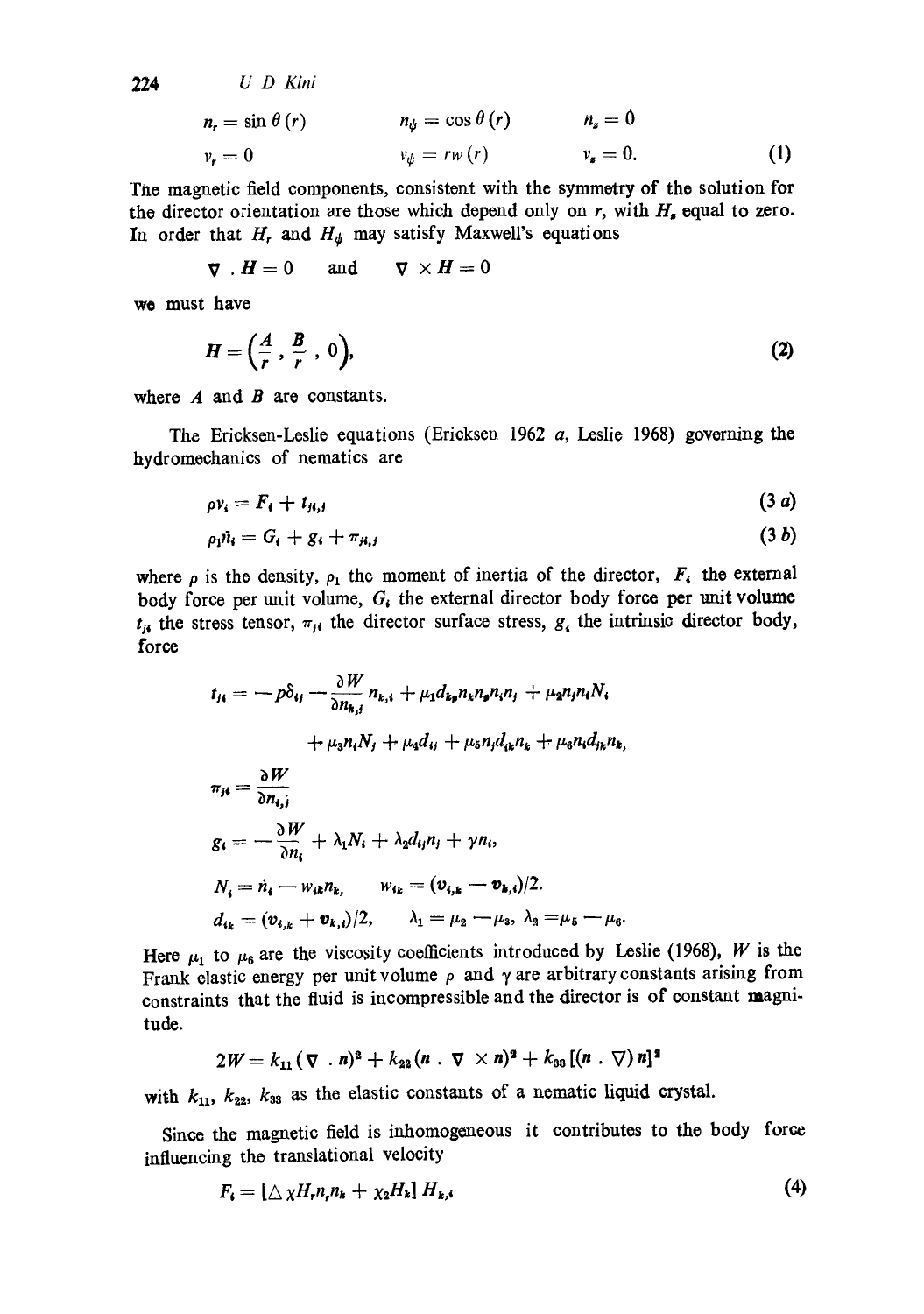where  $\Delta \chi$  is the diamagnetic susceptibility anisotropy (=  $\chi_1 - \chi_2$ ) and  $\chi_1$ ,  $\chi_2$  $(x_1 > x_2)$  are the principal diamagnetic susceptibilities of the nematic (Ericksen 1962 a). The director orienting external body force  $G_k$  is given by

$$
G_k = \Delta \chi H_r n_r H_k. \tag{5}
$$

The surviving components of the director surface stress  $\pi_{li}$  and the intrinsic directo<sub>r</sub> body force  $g_k$  are

$$
\pi_{rr} = k_{11} \left[ \cos \theta \frac{d\theta}{dr} + \frac{\sin \theta}{r} \right] + k_{33} \left[ \sin^2 \theta \cos \theta \frac{d\theta}{dr} - \frac{\sin \theta \cos^2 \theta}{r} \right]
$$
  
\n
$$
\pi_{\psi\psi} = k_{11} \left[ \cos \theta \frac{d\theta}{dr} + \frac{\sin \theta}{r} \right] + k_{33} \left[ \frac{\sin \theta \cos^2 \theta}{r} - \sin^2 \theta \cos \theta \frac{d\theta}{dr} \right]
$$
  
\n
$$
\pi_{r\psi} = k_{33} \left[ \frac{\sin^2 \theta \cos \theta}{r} - \sin^3 \theta \frac{d\theta}{dr} \right]
$$
  
\n
$$
\pi_{\psi r} = k_{33} \left[ \sin \theta \cos^2 \theta \frac{d\theta}{dr} - \frac{\cos^3 \theta}{r} \right]
$$
  
\n
$$
g_r = k_{33} \left[ \frac{\cos \theta}{r} \frac{d\theta}{dr} - \sin \theta \left( \frac{d\theta}{dr} \right)^2 \right] + \frac{(\lambda_1 + \lambda_2)}{2} r \frac{dw}{dr} \cos \theta + \gamma \sin \theta
$$
  
\n
$$
g_{\psi} = -k_{33} \left[ \frac{\cos \theta}{r^2} - \frac{\sin \theta}{r} \frac{d\theta}{dr} \right] + \frac{(\lambda_2 - \lambda_1)}{2} r \frac{dw}{dr} \sin \theta + \gamma \cos \theta.
$$
  
\n
$$
G_r = \frac{A \triangle \chi}{r^2} (A \sin \theta + B \cos \theta)
$$
  
\n
$$
G_{\psi} = \frac{B \triangle \chi}{r^2} (A \sin \theta + B \cos \theta)
$$
  
\n(7)

are the r and  $\psi$  components of G.

The expressions for  $\pi_{jk}$  and  $g_i$  are not identical with those derived by Atkin and Leslie (1970). This is because these authors have used the expression for  $W$ proposed by Leslie (1968) which includes terms with coefficients  $k_{22}$  and  $k_{24}$  in addition to those containing  $k_{11}$  and  $k_{33}$ . We have used Frank's expression for W, and since the deformations involved are merely splay and bend the terms involving the twist constant  $k_{22}$  vanish from our expressions for  $\pi_{jk}$  and  $g_i$ . Further, Ericksen (1962 b) has shown that  $k_{24}$  does not play a part in the equations of equilibrium. In the present work we solve the equations of motion to get the apparent viscosity,  $\theta$  profile and velocity profile, which are in no way determined by  $k_{24}$ . The absence of  $k_{22}$  and  $k_{24}$  is therefore justified as is confirmed by the fact that our differential eqs (9) and (15) are identical with (3.14) and (3.17) of Atkin and Leslie (1970) except for magnetic terms, and that (14) is identical with (3.16).

Under the assumption of steedy state, eq.  $(3 b)$  can be written as

$$
\frac{d\pi_{rr}}{dr} + \frac{(\pi_{rr} - \pi_{\psi\psi})}{r} + G_r + g_r + \rho_1 w^2 \sin \theta = 0
$$
\n
$$
\frac{d\pi_{r\psi}}{dr} + \frac{(\pi_{r\psi} + \pi_{\psi r})}{r} + G_{\psi} + g_{\psi} + \rho_1 w^2 \cos \theta = 0.
$$
\n(8)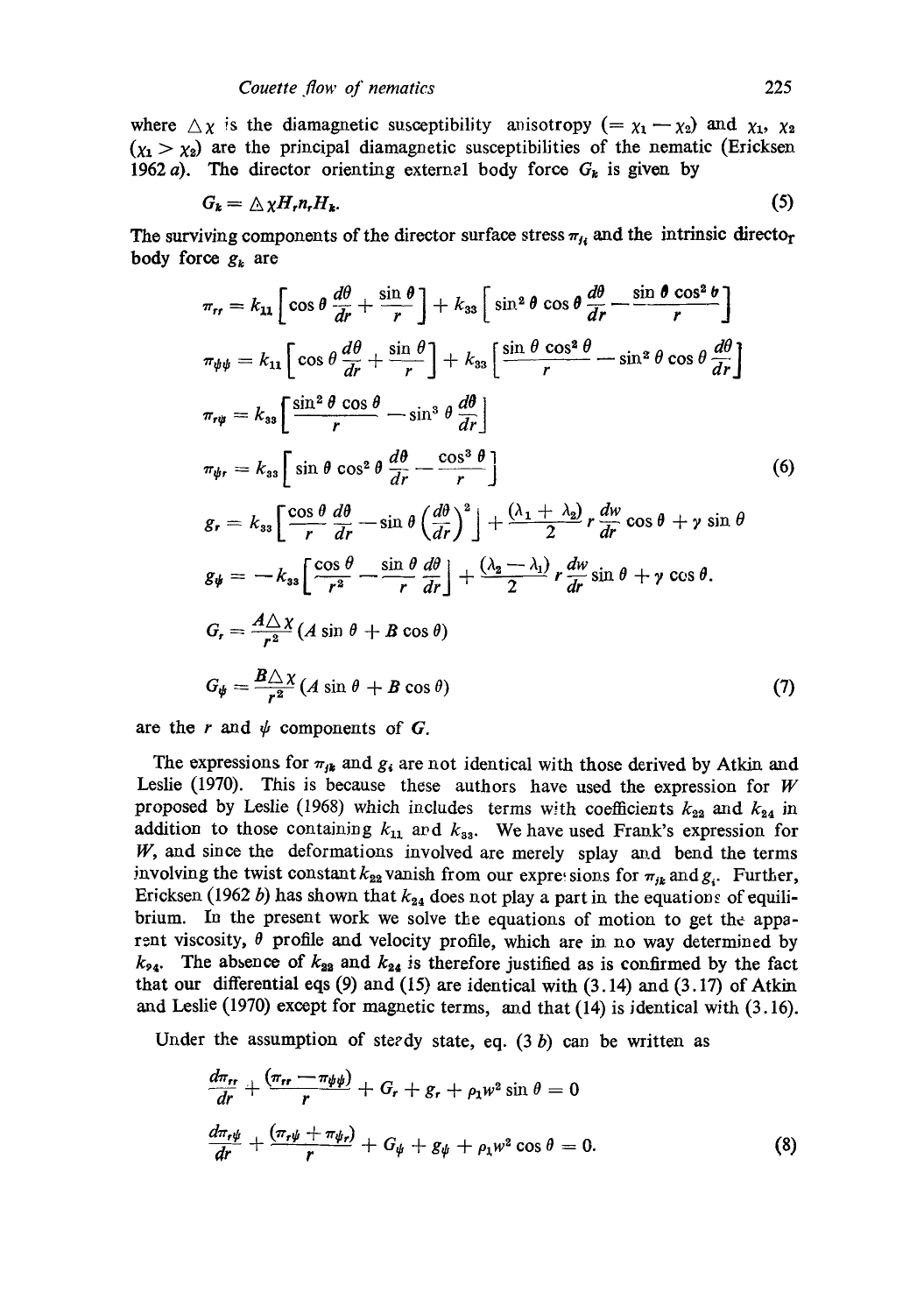Substituting for  $\pi_{\mathbf{j}\mathbf{m}}$ ,  $g_k$  and  $G_i$  and eliminating  $(\gamma + \rho_1 w^2)$  from the eqs (8) we obtain

$$
2f(\theta)\left[\frac{d^2\theta}{dr^2} + \frac{1}{r}\frac{d\theta}{dr}\right]r^2 + r^2\frac{df}{d\theta}\left[\frac{1}{r^2} + \left(\frac{d\theta}{dr}\right)^2\right] + r^3\frac{dw}{dr}(\lambda_1 + \lambda_2\cos 2\theta) + 2\Delta\chi\left[\sin\theta\cos\theta\left(A^2 - B^2\right) + AB\cos 2\theta\right] = 0
$$
 (9)

**where** 

$$
f(\theta) = k_{11} \cos^2 \theta + k_{33} \sin^2 \theta.
$$

The surviving components of the stress tensor  $t_{ji}$  and the external body force  $F_i$  are

$$
t_{rr} = -p - f(\theta) \left(\frac{d\theta}{dr}\right)^2 + \frac{1}{2r} \frac{df}{d\theta} \frac{d\theta}{dr} + r \frac{dw}{dr} g_1(\theta) = -p - \hat{t}_r,
$$
  
\n
$$
t_{\psi\psi} = -p - \frac{f(\theta)}{r^2} + \frac{1}{2r} \frac{df}{d\theta} \frac{d\theta}{dr} + r \frac{dw}{dr} g_2(\theta) = -p - \hat{t}_{\psi\psi}
$$
  
\n
$$
t_{r\psi} = \frac{f(\theta)}{r} \frac{d\theta}{dr} - \frac{1}{2r^2} \frac{df}{d\theta} + g(\theta) r \frac{dw}{dr}
$$
  
\n
$$
t_{\psi r} = \frac{1}{r} \frac{d\theta}{dr} \left[ \frac{1}{2} \frac{d^2f}{d\theta^2} + f \right] - \frac{1}{2} \frac{df}{d\theta} \left(\frac{d\theta}{dr}\right)^2 + \frac{r}{2} \frac{dw}{dr} [2g(\theta) + \lambda_1 + \lambda_2 \cos 2\theta]
$$
  
\n
$$
F_r = -\frac{\lambda_2}{r^3} (A^2 + B^2) - \frac{\Delta}{r^3} (A \sin \theta + B \cos \theta)^2
$$
  
\n
$$
F_{\psi} = \frac{\Delta x}{r^3} [\sin \theta \cos \theta (A^2 - B^2) + AB \cos 2\theta]
$$
 (10)

where

$$
2g(\theta) = 2\mu_1 \sin^2 \theta \cos^2 \theta + \mu_4 + (\mu_5 - \mu_2) \sin^2 \theta + (\mu_6 + \mu_3) \cos^2 \theta
$$
  
\n
$$
2g_1(\theta) = 2\mu_1 \sin^3 \theta \cos \theta + (\mu_2 + \mu_3 + \mu_5 + \mu_6) \sin \theta \cos \theta
$$
  
\n
$$
2g_2(\theta) = 2\mu_1 \sin \theta \cos^3 \theta + (\mu_5 + \mu_6 - \mu_2 - \mu_3) \sin \theta \cos \theta.
$$

Similarly in the steady state, eqs  $(3 \ a)$  become

$$
\frac{d\hat{t}_{rr}}{dr} + \frac{(\hat{t}_{rr} - \hat{t}_{\psi\psi})}{r} + F_r - \frac{\partial p}{\partial r} = -\rho r w^2
$$
\n
$$
\frac{dt_{r\psi}}{dr} + \frac{1}{r}(t_{r\psi} + t_{\psi r}) + F_{\psi} - \frac{\partial p}{\partial \psi} = 0
$$
\n
$$
\frac{\partial p}{\partial z} = 0.
$$
\n(11)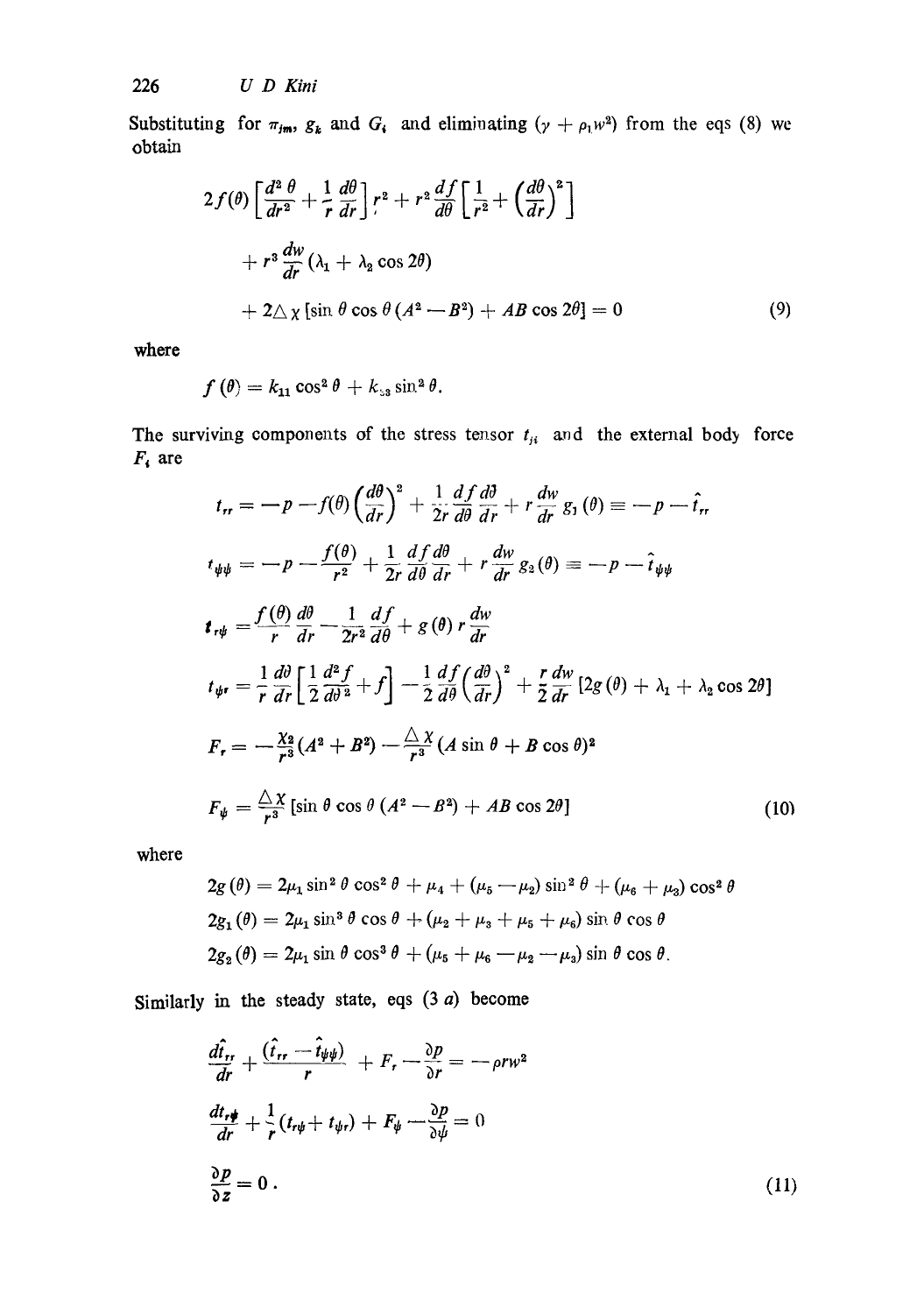A separation of variables yields

$$
p=E\psi+L(r)
$$

where  $E$  is a constant and

$$
\frac{dL}{dr} = \rho r w^2 + \frac{d\hat{t}_r}{dr} + \frac{(\hat{t}_r - \hat{t}_\psi \psi)}{r} + F_r.
$$

For a single valued solution we put  $E = 0$  and hence eqs (11) reduce to

$$
p=L(r)
$$

and

$$
\frac{dt_{r\psi}}{dr} + \frac{t_{r\psi} + t_{\psi r}}{r} + F_{\psi} = 0.
$$
\n(12)

Substituting for  $t_{jk}$  and  $F_m$  in (12),

$$
2f(\theta)\left[\frac{d^2\theta}{dr^2}+\frac{1}{r}\frac{d\theta}{dr}\right]r^2+\frac{df}{d\theta}\left[\frac{1}{r^2}+\left(\frac{d\theta}{dr}\right)^2\right]r^2+r^3\frac{dw}{dr}(\lambda_1+\lambda_2\cos 2\theta)\\+2\Delta\chi\left[\sin\theta\cos\theta\left(A^2-B^2\right)+AB\cos 2\theta\right]\\+2r^3\frac{d}{dr}\left[r\frac{dw}{dr}g(\theta)\right]+4r^3g(\theta)\frac{dw}{dr}=0.\tag{13}
$$

Using eqs (9) and (12) we obtain

$$
\frac{d}{dr}\left[r\frac{dw}{dr}g(\theta)\right]+2\frac{dw}{dr}g(\theta)=0
$$

which integrates to yield

$$
r^2 \frac{dw}{dr} g(\theta) = c = \text{a constant} \tag{14}
$$

 $\tau_{\mu} = e_{\mu} a_{\mu} \pi_{\mu}$  is the director contribution to the couple stress. The total couple per unit length of a cylinder of radius  $r$  is

$$
\tau'=2\pi (r^2 t_{r\psi}+r\tau_{rs})=2\pi c=a \text{ constant}.
$$

Hence  $c$  is a measure of the couple per unit length on either cylinder. Using eqs  $(14)$  and  $(9)$ ,

$$
f(\theta) \left[ \frac{d^2 \theta}{dr^2} + \frac{1}{r} \frac{d\theta}{dr} \right] r^2 + r^2 \frac{df}{d\theta} \left[ \frac{1}{r^2} + \left( \frac{d\theta}{dr} \right)^2 \right] + 2\Delta \chi \left[ \sin \theta \cos \theta (A^2 - B^2) + AB \cos 2\theta \right] + \frac{c}{g(\theta)} (\lambda_1 + \lambda_2 \cos 2\theta) = 0.
$$
 (15)

We assume boundary conditions for  $\theta$  and w in the form

$$
\theta(R_1) = \theta_1; \qquad \theta(R_2) = \theta_2
$$
  

$$
w(R_1) = \Omega_1; \qquad w(R_2) = \Omega_2.
$$
 (16)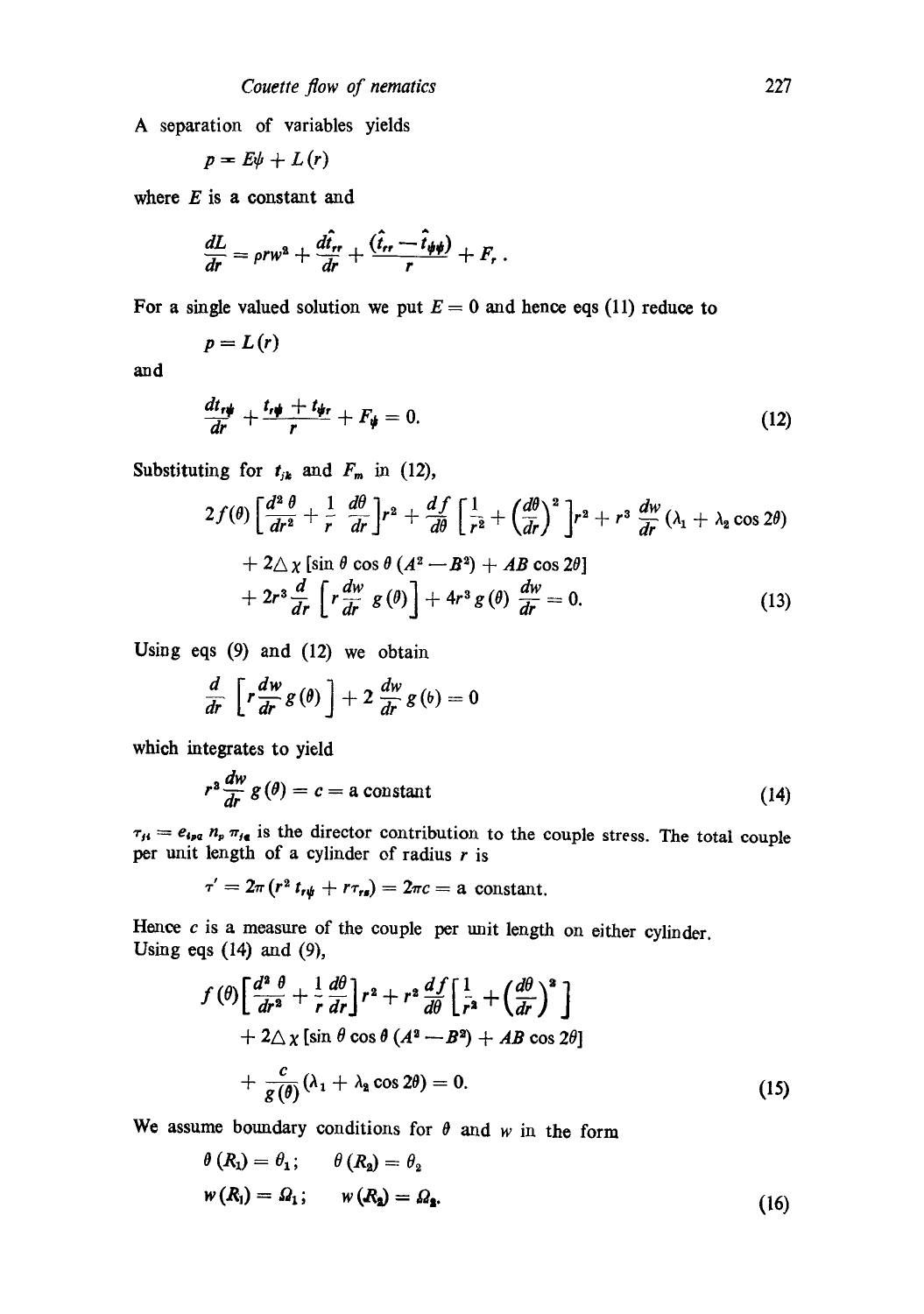For a certain value of c we solve eq. (15) to obtain  $\theta$  as a function of r, compatible with (16). Then we integrate eq. (14) to obtain the relative angular velocity,  $\wedge \Omega$ , between the two cylinders

$$
\triangle \varOmega = \varOmega_2 - \varOmega_1 = c \int\limits_{R_1}^{R_1} \frac{dr}{r^3 \, g\left(\theta\right)}
$$

and calculate the apparent viscosity

$$
\eta = \frac{c\,(R_2{}^2 - R_1{}^2)}{2\,(Q_2 - Q_1)\,R_1{}^2\,R_2{}^2} \,.
$$

It is of interest to note that the apparent viscosity does not depend directly on the angular velocity of either cylinder but on their relative angular velocity.

#### **3. Results**

Computations have been carried out for  $p$ -azoxyanisole (PAA). The elastic and viscosity coefficients have been assumed to be the same as those used by Tseng *et al* (1972; see table 1 of Kini and Ranganath 1975) and the anisotropy of diamagnetic susceptibility  $\Delta \chi$  has been taken to be 0 136  $\times$  10<sup>-6</sup> cgs (Gasparoux and Prost 1971). The equations have been solved by the orthogonal collocation method used by Finlayson 1972; Tseng *et al* 1972; see also Villadsen and Stewart 1967. We have chosen 16 collocation points corresponding to the sixteen zeros of the Legendre polynomial  $P_{16}$ , with double precision arithmetic. Computations have been repeated with 24 collocation points for cases involving large deformations. The values of  $\eta$  obtained from the two calculations are found to agree within 1%. We have chosen  $R_1 = 1$  cm and  $R_2 = 1.005$  cm for studying the variation of  $\eta$  with shear rate and magnetic fields. We have considered two boundary conditions.

# $\theta_1 = \pi/2 = \theta_2$

At low shear rates  $\eta$  remains almost constant at the Miesowicz value  $\eta_A = (\mu_4 + \mu_5)$  $\mu_5-\mu_2/2=0.092$  poise for PAA (Miesowicz 1936, 1946). As the shear rate increases  $\eta$  decreases and approaches the Miesowicz value  $\eta_{\parallel} = (\mu_3 + \mu_4 + \mu_6)/2$  $= 0.024$  poise for PAA, corresponding to molecules being oriented along the flow. When a radial field  $H_t = A/r$  is applied there is a stabilizing effect and  $\eta$  decreases at first more slowly with the increase of shear rate and finally approaches  $\eta_{\parallel}$  at large shear rates.

In general  $\eta$  decreases in the presence of an azimuthal field  $H_{\psi} (= B/r)$  (figure 1 a). At low shear rates  $\eta$  remains almost constant at  $\eta_A$ , until B attains a value

$$
B_o \approx \frac{\pi R_1}{(R_2 - R_1)} \left[\frac{k_{33}}{\triangle \chi}\right]^{\frac{1}{2}}
$$

(see appendix), which in the static case corresponds to the Freedericksz threshold below which there is no deformation. Above  $B<sub>c</sub>$  there is a fairly rapid change of  $\eta$  with field and for large B,  $\eta$  approaches  $\eta_{\parallel}$  (figure 2 a). At low shear rates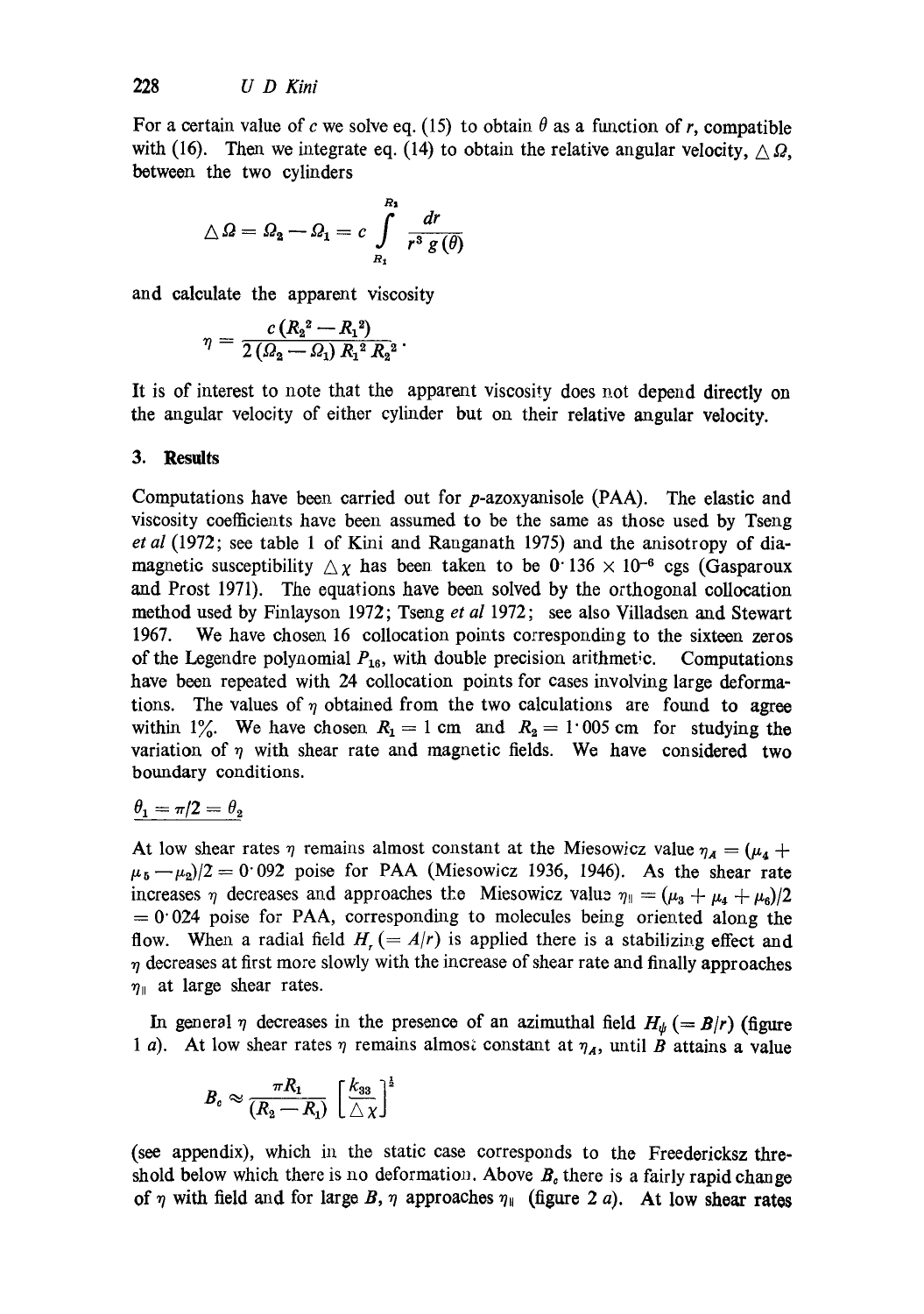

Figure 1. Variation of apparent viscosity with shear rate and magnetic field for  $R_2/R_1 = 1.005$ .

*(a)*  $\theta_1 = \pi/2 = \theta_2;$ Radial magnetic field  $A = (1)$  5000, (2) 2500, (3) 0 gauss cm; Azimuthal magnetic field  $B = (4) 1000, (5) 2000, (6) 3000$  gauss cm; (b)  $\theta_1 = 0$ ;  $\theta_2 = \pi/2$  $A = (1) 10000, (2) 5000, (3) 2000, (4) 1000, (5) 0$  gauss cm, (6)  $B = 1000$ 

the value of  $\eta$  depends on whether B is greater or less than  $B_{\rho}$  but at high shear rates it approaches  $\eta_{\parallel}$  regardless of the magnitude of B. At large shear rates  $\eta$  goes up from about  $\eta_{\parallel}$  and attains  $\eta_A$  as A increases from a low to a high value (figure 2 b).

gauss cm.

At any given shear rate  $\eta$  decreases when the ratio  $R_2/R_1$  is increased (figure 3 a). This is ia qualitative agreement with the results of Porter and Johnson (1962) who found an increase in the apparent viscosity for a decrease in gap width. Atkin and Leslie (1970) have predicted that the extremum of  $\theta$ , for  $\theta_1 = \theta_2 = \pi/2$  at any shear rate should occur at a point  $r_m = [R_1R_2]^{\frac{1}{2}}$ . When  $(R_1 + R_2)/2$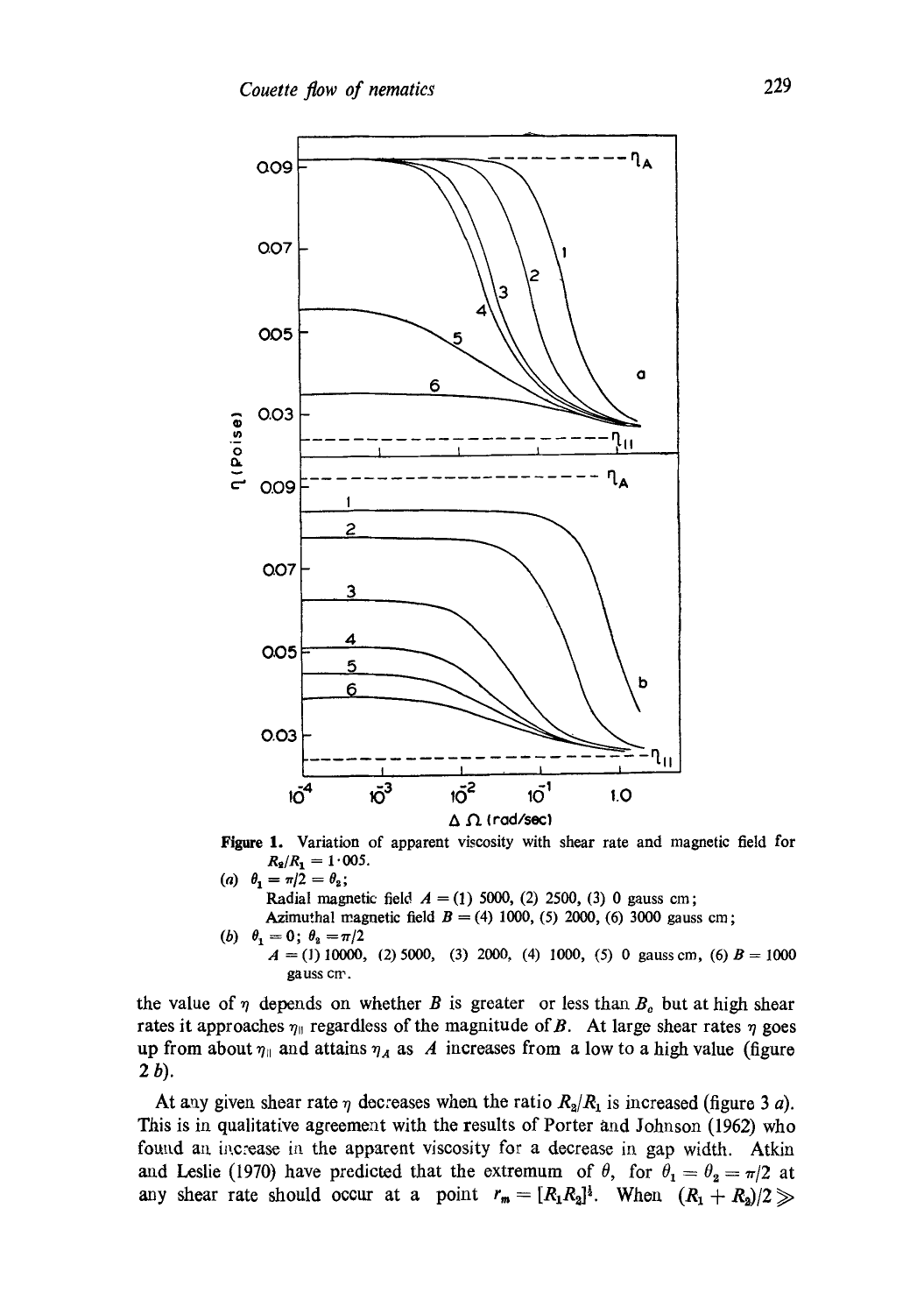

Figure 2. Variation of apparent viscosity with magnetic field for  $R_2/R_1 = 1.005$ . (a) Azimuthal field  $c=10^{-3}$  dyne (1)  $\theta_1=\pi/2=\theta_2$ , (2)  $\theta_1=0$ ;  $\theta_2=\pi/2$ ; (b) Radial field, (1)  $\theta_1 = 0$ ;  $\theta_2 = \pi/2$ ,  $c = 10^{-3}$  dyne (2)  $\theta_1 = \theta_2 = \pi/2$ ;  $c = 10.0$  dyne.

 $(R_2-R_1)$ , as is true in the present case with  $R_1=1$ ,  $R_2=1.005$  cm and  $r_m \approx (R_1 + R_2)/2$ , the orientation profile is almost symmetric. But the asymmetry in the orientation profile becomes perceptible as the ratio  $R_2/R_1$  increases (figure 3b).

 $\theta_1=0$ ;  $\theta_2=\pi/2$ 

The variation of  $\eta$  with shear rate, magnetic field and geometry in this configuration can also be explained in a similar manner. Two points may be emphasized (a) the initial value of  $\eta$  at low shear rates for  $R_2/R_1 = 1.005$  cm and in the absence of magnetic fields is  $0.5 \eta_A$ , about half of what it is for  $\theta_1 = \pi/2 = \theta_2$  because a deformation is present oven ia the absence of flow. As expected this initial value increases with increasing A, attaining  $\eta_A$  at large values of A; and (b) there is no threshold field for H.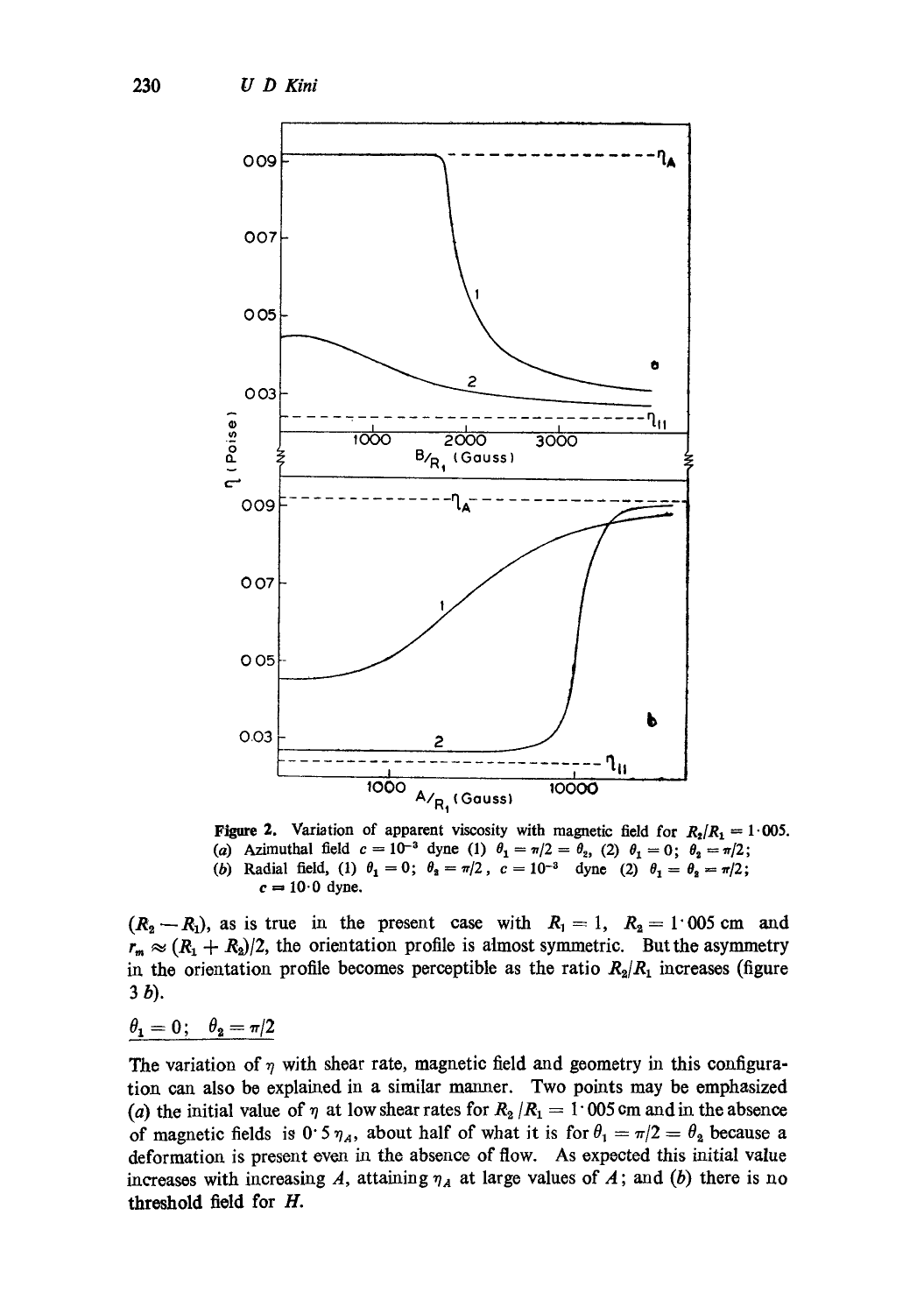

**Figure** 3. Variation of apparent viscosity and orientation profile with geometry. (a) Variation of apparent viscosity with  $\log_{10} (R_2/R_1)$ ;  $c = 10^{-3}$  dyne, (1)  $\theta_1 = \pi/2$  $= \theta_2, (2) \theta_1 = 0; \theta_2 = \pi/2;$ 

- (b) Orientation profile  $\theta_1 = \pi/2 = \theta_3$ ,  $c = 10^{-3}$  dyne,  $R_2/R_1 = (1)$  1.005, (2)  $1-05$ , (3)  $1-071$ , (4)  $1-1$ , (5)  $1-25$ , (6)  $2-0$ ;
- (c) Ocientation profile  $\theta_1 = 0$ ;  $\theta_2 = \pi/2$ ,  $c = 10^{-3}$  dyne,  $R_2/R_1 = (1)$  1.005, (2)  $1.05$ , (3)  $1.1$ , (4)  $1.25$ , (5)  $2.0$ .

The corresponding orientation and velocity profiles for the two types of boundary conditions are given in figures  $3, 4$  and  $5$ .

It is found that there is a certain similarity between the results for Couette flow with  $R_1 = 1$  cm,  $R = 1.005$  cm and those obtained for shear flow (Kini 1976) for a 50 $\mu$  sample; this is as it should be since for very large values of r the two results should coincide.

We have not treated the case in which  $\theta_1 = \theta_2 = 0$  with molecules aligned along the flow direction. Atkin and Leslie (1970) predict that at high shear rates all molecules will be aligned at an angle  $\theta_0$  given by cos  $2\theta_0 = -\lambda_1/\lambda_2$ . With the parameters used for PAA,  $\theta_0 = 0$  so that there will be no change in  $\eta$  with shear rate and the behaviour will be Newtonian.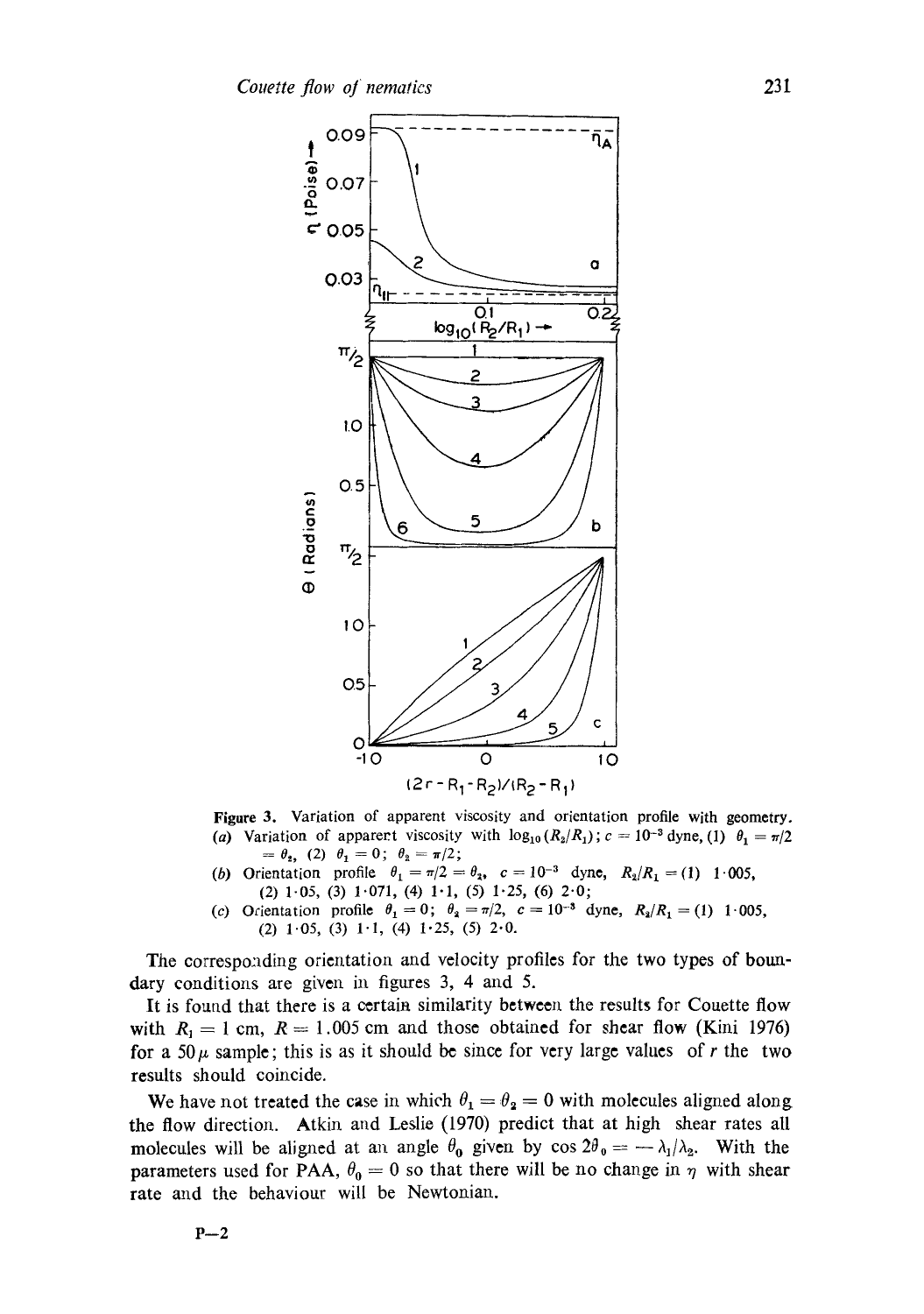

**Figure** 4. Orientation profiles for various magnetic fields and shear rates for  $R_2/R_1 = 1.005$ .

(a)  $H=0$ ,  $\theta_1=\theta_2=\pi/2$ ,  $c=(1)$  0.1, (2) 1.0, (3) 10.0 dynes;

(b)  $H=0$ ,  $\theta_1 = 0$ ;  $\theta_2 = \pi/2$ ,  $c=(1)$  0.01, (2) 0.1, (3) 1.0 dyne;

(c)  $c = 10.0$  dyne,  $\theta_1 = \pi/2 = \theta_2$ ,  $A = (1)$  15000, (2) 10000, (3) 5000, (4) 0 gauss cm; (d)  $c = 10^{-3}$  dyne,  $\theta_1 = \pi/2 = \theta_2$ ,  $B = (1)$  0, (2) 1700, (3) 2000, (4) 3000 gauss cm; (e)  $c = 10^{-3}$  dyne,  $\theta_1 = 0$ ;  $\theta_2 = \pi/2$ ,  $A = (1)$  4000, (2) 2000, (3) 1000, (4) 0 gauss cm; (f)  $c = 10^{-3}$  dyne,  $\theta_1 = 0$ ;  $\theta_2 = \pi/2$ ,  $B = (1) 0$ , (2) 1000, (3) 2000, (4) 3500 gauss cm.

## **Acknowledgements**

The author thanks S Chandrasekhar and G S Ranga th for discussions and helpful suggestions. He is also grateful to the referees for useful comments.

#### **Appendix**

Leslie  $(1970)^*$  has considered a nematic confined in the annular space of two coaxial cylinders of radii  $R_1$  and  $R_2$  ( $R_2 > R_1$ ), in the presence of a radial magnetic field

<sup>\*</sup> Thanks are due to a referee for bringing this work to the author's notice.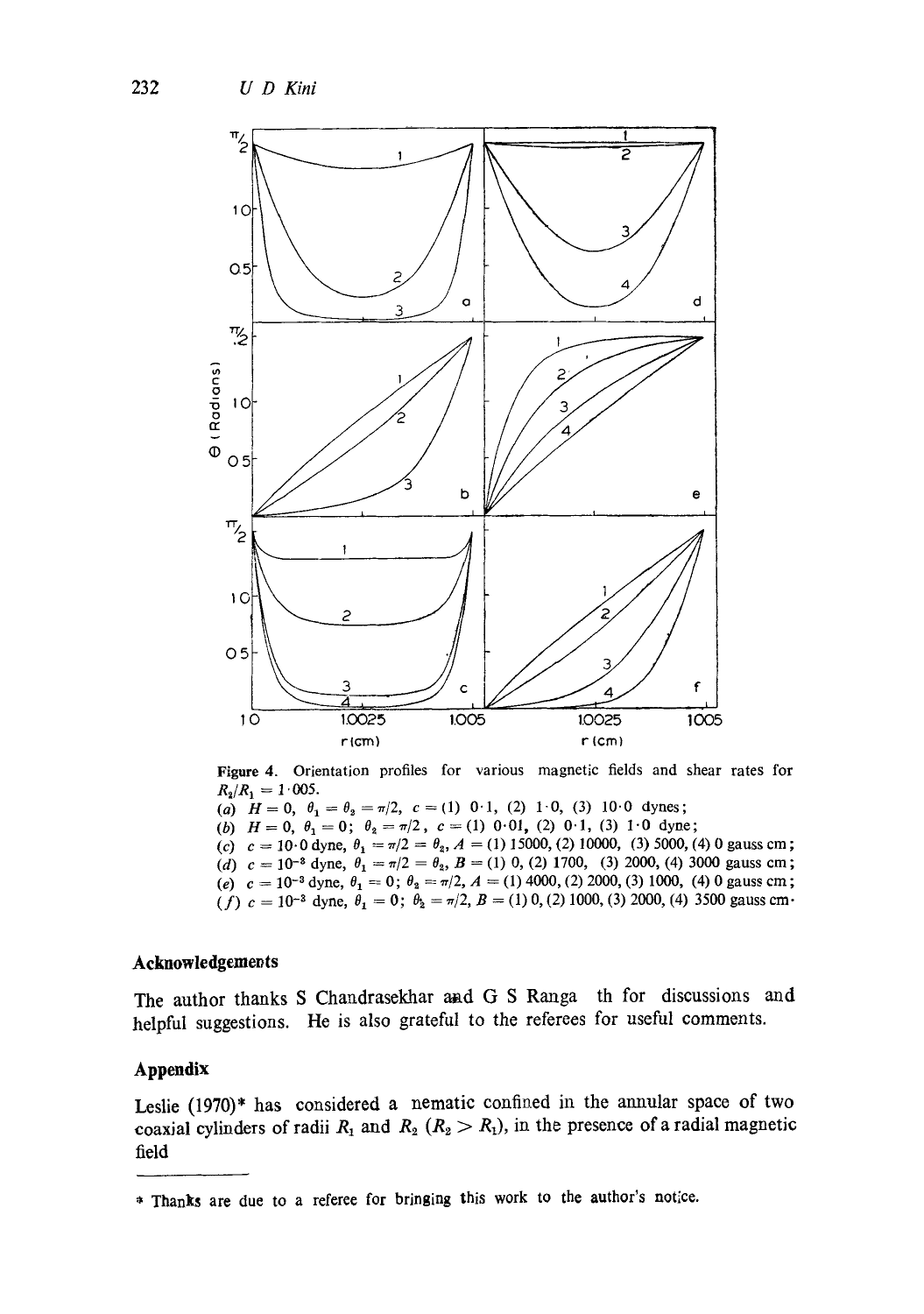

**Figure 5. Velocity profiles for various magnetic fields and shear rates.**  (a)  $\theta_1 = \pi/2 = \theta_2$ , (1)  $c = 10^{-3}$  dyne,  $H = 0$ ,  $R_2/R_1 = 1.25$ ;

 $c = 10.0$  dyne,  $R_2/R_1 = 1.005$ ,  $A = (2) 0$ , (3) 10000, (4) 15000 gauss cm; (5)  $H = 0$ ,  $c = 10^{-3}$  dyne,  $R_2/R_1 = 1.083$ ;  $H = 0$ ,  $R_2/R_1 = 1.005$ ,  $c = (6) 1.0$ , (7) 0.1, (8) 10<sup>-2</sup> dyne;  $c = 10^{-3}$  dyne,  $R_2/R_1 = 1.005$ ,  $B = (9) 3000$ ,<sup>e</sup><sub>1</sub>(10) 2000, (11) 0 gauss cm.

(b)  $\theta_1=0, \quad \theta_2=\pi/2;$  $c=10^{-3}$  dyne,  $H=0$ ,  $R_2/R_1 = (1) 1.25$ , (2) 1.1, (3)  $c=1.0$  dyne,  $H=$ 0,  $R_2/R_1 = 1.005$ ; (4)  $c = 10^{-3}$  dyne,  $H = 0$ ,  $R_2/R_1 = 1.05$ ;  $R_2/R_1 = 1.005$ ,  $H=0$ ,  $c=(5)$  0.1, (6) 0.01 dyne;  $c=10^{-2}$  dyne,  $R_2/R_1=1.005$ ,  $A=$ (7) 5000, (8) 10000 gauss **era;**   $c = 10^{-3}$  dyne,  $R_2/R_1 = 1.005$ ,  $B = (9) 3000$ , (10) 1500, (11) 0 gauss cm.

$$
=\frac{H}{r},\qquad H_{\psi}=0,\qquad H_{z}=0.
$$

**Seeking a solution for the director in the form**  $n_r = \sin \theta(r)$ **,**  $n_{\psi} = \cos \theta(r)$ **,**  $n_{\rm s}=0$  he finds that for boundary conditions  $\theta(R_1)=0=\theta(R_2)$  there exists a **critical value of**  $H<sub>o</sub>$  **given by** 

$$
H_{c} = \left[ \left\{ \frac{k_{11}\pi^{2}}{\left[\ln\left(\frac{R_{2}}{R_{1}}\right)\right]^{2}} + k_{11} - k_{33} \right\} \frac{1}{\triangle x} \right]^{1}
$$

**below which there is no deformation.** For this case if the value of  $R_2/R_1$  exceeds **a** value  $R_c$ , given by

$$
\frac{k_{11}\pi^2}{[\ln R_c]^2} = (k_{33} - k_{11}),
$$

 $H<sub>c</sub>$  can become imaginary. This is a direct consequence of  $k_{11}$  being smaller  $\theta_{33}$  for all known nematics.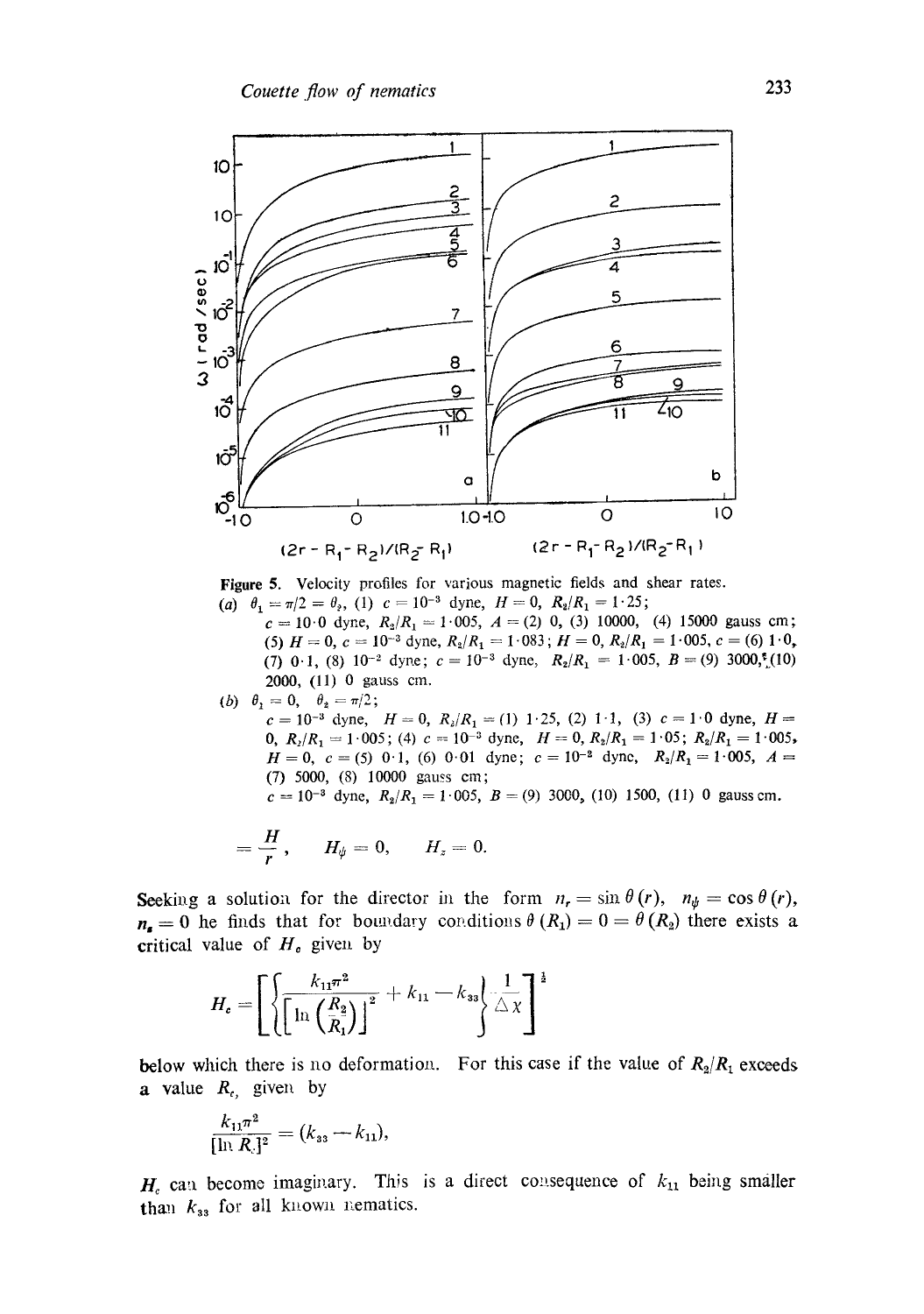Here we consider a similar problem, but with the boundary condition  $\theta(R_1)$  =  $\theta(R_2) = \pi/2$  for an azimuthal magnetic field

$$
H_r=0, \qquad H_{\psi}=\frac{B}{r}, \qquad H_{\ast}=0.
$$

We assume that the director lies in the  $r\psi$  plane and seek a solution in the form  $n = (\sin \theta (r), \cos \theta (r), 0)$  with boundary conditions  $\theta (R_1) = \pi/2$  and  $\theta (R_2) = \pi/2$ in the presence of a magnetic field  $H = (0, B/r, 0)$ .

Equations  $(3 b)$  simplify to

$$
2r^{2} f(\theta) \frac{d^{2} \theta}{dr^{2}} + r^{2} \frac{df}{d\theta} \left(\frac{d\theta}{dr}\right)^{2} + 2r f\left(\frac{d\theta}{dr}\right) + \frac{df}{d\theta}
$$

$$
-2\Delta \chi B^{2} \sin \theta \cos \theta = 0.
$$

Multiplying by  $\frac{d\theta}{dr}$  and integrating we obtain

$$
f(\theta) + r^2 f(\theta) \left(\frac{d\theta}{dr}\right)^2 - \triangle \chi H^2 \sin^2 \theta = C' \tag{17}
$$

where  $C'$  is a constant.

An analysis similar to the one given by Atkin and Leslie (1970) shows that  $\frac{d\theta}{dt}$ = 0 and  $\theta = \theta_m$  an extremum at  $r = r_m = [R_1R_2]^{\frac{1}{2}}$ . From (17) we get  $C' =$  $f$  ( $\theta_m$ ) --  $\triangle xB^2 \sin^2 \theta_m$ . Substituting in (17) and integrating we find

$$
\int_{R_1}^{r_m} \frac{dr}{r} = \log \frac{r_m}{R_1} = \int_{\pi/2}^{\theta_m} \frac{[f(\phi)]^{\frac{1}{2}} d\phi}{[\triangle \chi B^2 (\sin^2 \phi - \sin^2 \theta_m) + f(\theta_m) - f(\phi)]^{\frac{1}{2}}}.
$$
\n(18)

Using the Legendre transformation

 $\cos \phi = \cos \theta_m \sin \lambda$ 

in (18) we obtain

$$
\log \frac{r_m}{R_1} = - \int \limits_{0}^{\pi/2} \left[ \frac{k_{33} + (k_{11} - k_{33}) \sin^2 \lambda \cos^2 \theta_m}{\left\{ \bigtriangleup \chi B^2 + k_{11} - k_{33} \right\} \left\{ 1 - \sin^2 \lambda \cos^2 \theta_m \right\} \right]^{\frac{1}{2}} d\lambda.
$$

Taking limits as  $\theta_m \to \pi/2$  we obtain a critical value  $B_c$  of B given by

$$
B_e = \left[ \frac{1}{\triangle x} \left\{ \frac{k_{33} \pi^2}{\left( \log \frac{R_1}{R_2} \right)^2} + k_{33} - k_{11} \right\} \right]^{\frac{1}{2}}.
$$

It is of interest to note that since  $k_{33} \geq k_{11}$  for nematics the expression for  $B_c$  can never become either zero or imaginary for reasonable values of  $R_1$  and  $R_2$  (*i.e.*  $R_1 \neq 0, R_2 \neq 0, R_2 \geq R_1$ .